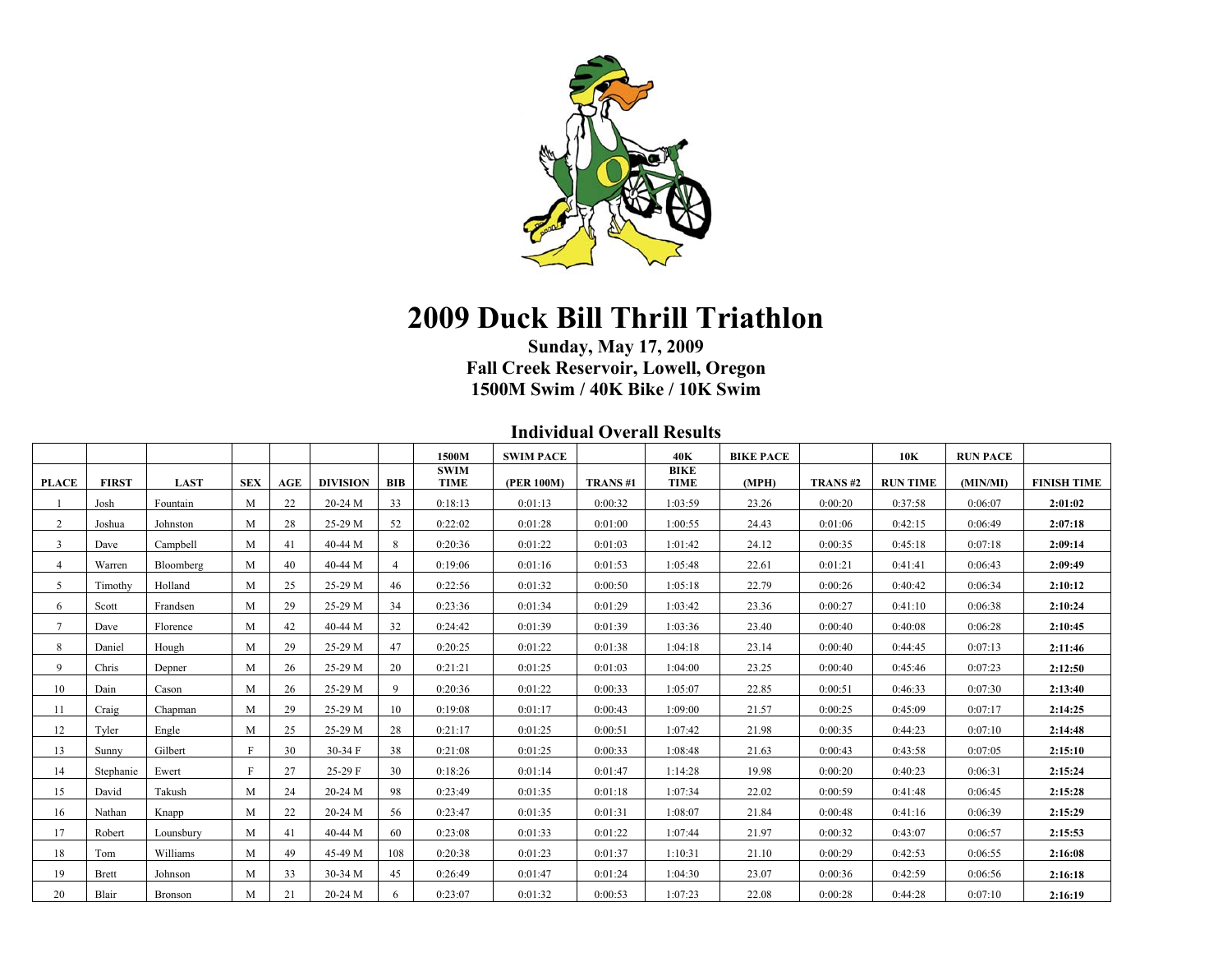| 21 | Mark     | Tribe        | M            | 50 | 50-54 M    | 100            | 0:25:49 | 0:01:43 | 0:02:09 | 1:04:05 | 23.22 | 0:00:58 | 0:43:57 | 0:07:05 | 2:16:58 |
|----|----------|--------------|--------------|----|------------|----------------|---------|---------|---------|---------|-------|---------|---------|---------|---------|
| 22 | Cole     | Smith        | M            | 24 | Clydesdale | 92             | 0:23:53 | 0:01:36 | 0:01:51 | 1:05:47 | 22.62 | 0:01:02 | 0:44:29 | 0:07:10 | 2:17:02 |
| 23 | Lisa     | Magness      | F            | 50 | 50-54 F    | 62             | 0:25:19 | 0:01:41 | 0:02:15 | 1:03:54 | 23.29 | 0:01:04 | 0:44:34 | 0:07:11 | 2:17:06 |
| 24 | John     | Heineman     | M            | 24 | 20-24 M    | 42             | 0:20:17 | 0:01:21 | 0:02:04 | 1:13:12 | 20.33 | 0:01:01 | 0:40:48 | 0:06:35 | 2:17:22 |
| 25 | David    | Matthews     | M            | 47 | 45-49 M    | 63             | 0:21:23 | 0:01:26 | 0:01:25 | 1:06:30 | 22.38 | 0:01:02 | 0:47:23 | 0:07:39 | 2:17:43 |
| 26 | Ryan     | Voge         | M            | 27 | 25-29 M    | 102            | 0:25:18 | 0:01:41 | 0:01:21 | 1:08:59 | 21.57 | 0:00:54 | 0:42:48 | 0:06:54 | 2:19:20 |
| 27 | Richard  | Earle        | M            | 53 | 50-54 M    | 27             | 0:24:56 | 0:01:40 | 0:01:08 | 1:05:26 | 22.74 | 0:01:11 | 0:47:03 | 0:07:35 | 2:19:44 |
| 28 | Scott    | James        | M            | 41 | 40-44 M    | 49             | 0:21:40 | 0:01:27 | 0:01:26 | 1:08:07 | 21.84 | 0:00:34 | 0:48:10 | 0:07:46 | 2:19:57 |
| 29 | Scott    | Downey       | M            | 50 | 50-54 M    | 24             | 0:22:38 | 0:01:31 | 0:00:39 | 1:06:58 | 22.22 | 0:00:26 | 0:50:36 | 0:08:10 | 2:21:17 |
| 30 | Ron      | Spooner      | M            | 43 | 40-44 M    | 93             | 0:22:52 | 0:01:31 | 0:01:56 | 1:08:02 | 21.87 | 0:00:24 | 0:48:29 | 0:07:49 | 2:21:43 |
| 31 | Mckenzie | Sampson      | M            | 20 | 20-24 M    | 86             | 0:24:21 | 0:01:37 | 0:03:31 | 1:07:21 | 22.09 | 0:00:42 | 0:46:01 | 0:07:25 | 2:21:56 |
| 32 | Rachel'  | Corey        | $\mathbf F$  | 27 | 25-29 F    | 12             | 0:24:50 | 0:01:39 | 0:01:26 | 1:12:20 | 20.57 | 0:00:37 | 0:43:02 | 0:06:56 | 2:22:15 |
| 33 | Carol    | Morgan       | F            | 31 | 30-34 F    | 70             | 0:19:14 | 0:01:17 | 0:00:56 | 1:11:00 | 20.96 | 0:00:45 | 0:51:42 | 0:08:20 | 2:23:37 |
| 34 | Todd     | Saunders     | M            | 48 | 45-49 M    | 87             | 0:25:46 | 0:01:43 | 0:01:28 | 1:07:40 | 21.99 | 0:00:32 | 0:48:13 | 0:07:47 | 2:23:39 |
| 35 | Rob      | Hendrickson  | M            | 32 | 30-34 M    | 43             | 0:24:52 | 0:01:39 | 0:01:21 | 1:09:28 | 21.42 | 0:00:33 | 0:47:43 | 0:07:42 | 2:23:57 |
| 36 | Michael  | Godfrey      | M            | 58 | 55-59 M    | 40             | 0:21:51 | 0:01:27 | 0:01:58 | 1:10:25 | 21.13 | 0:01:26 | 0:48:22 | 0:07:48 | 2:24:02 |
| 37 | Rui      | Zhu          | M            | 33 | 30-34 M    | 109            | 0:28:06 | 0:01:52 | 0:00:52 | 1:09:42 | 21.35 | 0:00:48 | 0:46:48 | 0:07:33 | 2:26:16 |
| 38 | Megan    | <b>Banks</b> | F            | 43 | 40-44 F    | 2              | 0:25:17 | 0:01:41 | 0:01:27 | 1:11:55 | 20.69 | 0:01:05 | 0:46:57 | 0:07:34 | 2:26:41 |
| 39 | Drew     | Puckett      | M            | 38 | 35-39 M    | 77             | 0:29:59 | 0:02:00 | 0:01:34 | 1:11:23 | 20.85 | 0:00:38 | 0:44:43 | 0:07:13 | 2:28:17 |
| 40 | Craig    | Rowley       | M            | 44 | 40-44 M    | 84             | 0:24:34 | 0:01:38 | 0:01:55 | 1:12:49 | 20.43 | 0:00:37 | 0:48:42 | 0:07:51 | 2:28:37 |
| 41 | Jonathan | Oh           | M            | 25 | 25-29 M    | 73             | 0:25:22 | 0:01:41 | 0:00:48 | 1:12:35 | 20.50 | 0:00:41 | 0:49:53 | 0:08:03 | 2:29:19 |
| 42 | David    | Dickson      | M            | 30 | 30-34 M    | 22             | 0:29:40 | 0:01:59 | 0:01:29 | 1:10:22 | 21.15 | 0:00:36 | 0:47:18 | 0:07:38 | 2:29:25 |
| 43 | Nate     | Skortman     | M            | 34 | 30-34 M    | 91             | 0:27:05 | 0:01:48 | 0:02:01 | 1:13:39 | 20.20 | 0:00:20 | 0:46:54 | 0:07:34 | 2:29:59 |
| 44 | Geoffrey | Gill         | M            | 34 | $30-34$ M  | 39             | 0:22:06 | 0:01:28 | 0:01:38 | 1:14:41 | 19.92 | 0:00:40 | 0:51:45 | 0:08:21 | 2:30:50 |
| 45 | Brian    | Tuohy        | M            | 27 | 25-29 M    | 101            | 0:22:24 | 0:01:30 | 0:02:57 | 1:16:16 | 19.51 | 0:01:24 | 0:48:24 | 0:07:48 | 2:31:25 |
| 46 | Matt     | Springer     | M            | 32 | Clydesdale | 94             | 0:22:18 | 0:01:29 | 0:01:33 | 1:12:03 | 20.65 | 0:00:50 | 0:55:04 | 0:08:53 | 2:31:48 |
| 47 | Bob      | Needham      | M            | 56 | 55-59 M    | 71             | 0:19:59 | 0:01:20 | 0:01:34 | 1:18:59 | 18.84 | 0:00:47 | 0:52:33 | 0:08:29 | 2:33:52 |
| 48 | Erica    | McKenzie     | F            | 35 | 35-39 F    | 64             | 0:25:44 | 0:01:43 | 0:01:15 | 1:18:01 | 19.07 | 0:00:25 | 0:48:51 | 0:07:53 | 2:34:16 |
| 49 | Tobias   | Shea         | M            | 28 | 25-29 M    | 88             | 0:30:51 | 0:02:03 | 0:01:23 | 1:12:39 | 20.48 | 0:01:34 | 0:47:52 | 0:07:43 | 2:34:19 |
| 50 | Ryan     | McLaws       | M            | 29 | 25-29 M    | 65             | 0:26:05 | 0:01:44 | 0:02:38 | 1:21:29 | 18.26 | 0:00:47 | 0:43:58 | 0:07:05 | 2:34:57 |
| 51 | Rachelle | Jorgensen    | $\mathbf{F}$ | 38 | 35-39 F    | 54             | 0:25:57 | 0:01:44 | 0:02:58 | 1:18:31 | 18.95 | 0:00:45 | 0:47:13 | 0:07:37 | 2:35:24 |
| 52 | Matthew  | Sterner      | M            | 36 | 35-39 M    | 95             | 0:26:00 | 0:01:44 | 0:03:13 | 1:12:43 | 20.46 | 0:01:28 | 0:52:11 | 0:08:25 | 2:35:35 |
| 53 | James    | Jorgensen    | M            | 40 | 40-44 M    | 53             | 0:28:19 | 0:01:53 | 0:03:26 | 1:07:31 | 22.04 | 0:01:49 | 0:54:40 | 0:08:49 | 2:35:45 |
| 54 | Katie    | Paulson      | F            | 21 | 20-24 F    | 75             | 0:22:25 | 0:01:30 | 0:01:12 | 1:18:20 | 19.00 | 0:00:56 | 0:52:56 | 0:08:32 | 2:35:49 |
| 55 | Huston   | Hedinger     | M            | 22 | 20-24 M    | 41             | 0:32:01 | 0:02:08 | 0:01:40 | 1:14:59 | 19.84 | 0:01:20 | 0:45:52 | 0:07:24 | 2:35:52 |
| 56 | Melissa  | Welker       | F            | 24 | 20-24 F    | 105            | 0:22:11 | 0:01:29 | 0:01:18 | 1:17:31 | 19.20 | 0:00:57 | 0:54:03 | 0:08:43 | 2:36:00 |
| 57 | Megan    | Sullivan     | F            | 29 | 25-29 F    | 96             | 0:21:24 | 0:01:26 | 0:01:05 | 1:20:57 | 18.38 | 0:00:30 | 0:52:26 | 0:08:27 | 2:36:22 |
| 58 | Joel     | Rosinbum     | M            | 28 | 25-29 M    | 83             | 0:33:46 | 0:02:15 | 0:02:40 | 1:08:10 | 21.83 | 0:00:57 | 0:50:53 | 0:08:12 | 2:36:26 |
| 59 | $\rm JC$ | Minton       | M            | 35 | 35-39 M    | 68             | 0:28:41 | 0:01:55 | 0:02:26 | 1:15:16 | 19.77 | 0:01:07 | 0:51:21 | 0:08:17 | 2:38:51 |
| 60 | Brian    | Mladenich    | M            | 46 | 45-49 M    | 67             | 0:27:15 | 0:01:49 | 0:02:20 | 1:16:32 | 19.44 | 0:01:27 | 0:52:26 | 0:08:27 | 2:40:00 |
| 61 | Mario    | Arenas       | M            | 43 | Clydesdale | $\overline{1}$ | 0:25:35 | 0:01:42 | 0:02:12 | 1:16:52 | 19.36 | 0:00:50 | 0:54:46 | 0:08:50 | 2:40:15 |
| 62 | Neisha   | Lundberg     | $\mathbf{F}$ | 34 | 30-34 F    | 61             | 0:26:40 | 0:01:47 | 0:02:31 | 1:19:04 | 18.82 | 0:01:14 | 0:50:49 | 0:08:12 | 2:40:18 |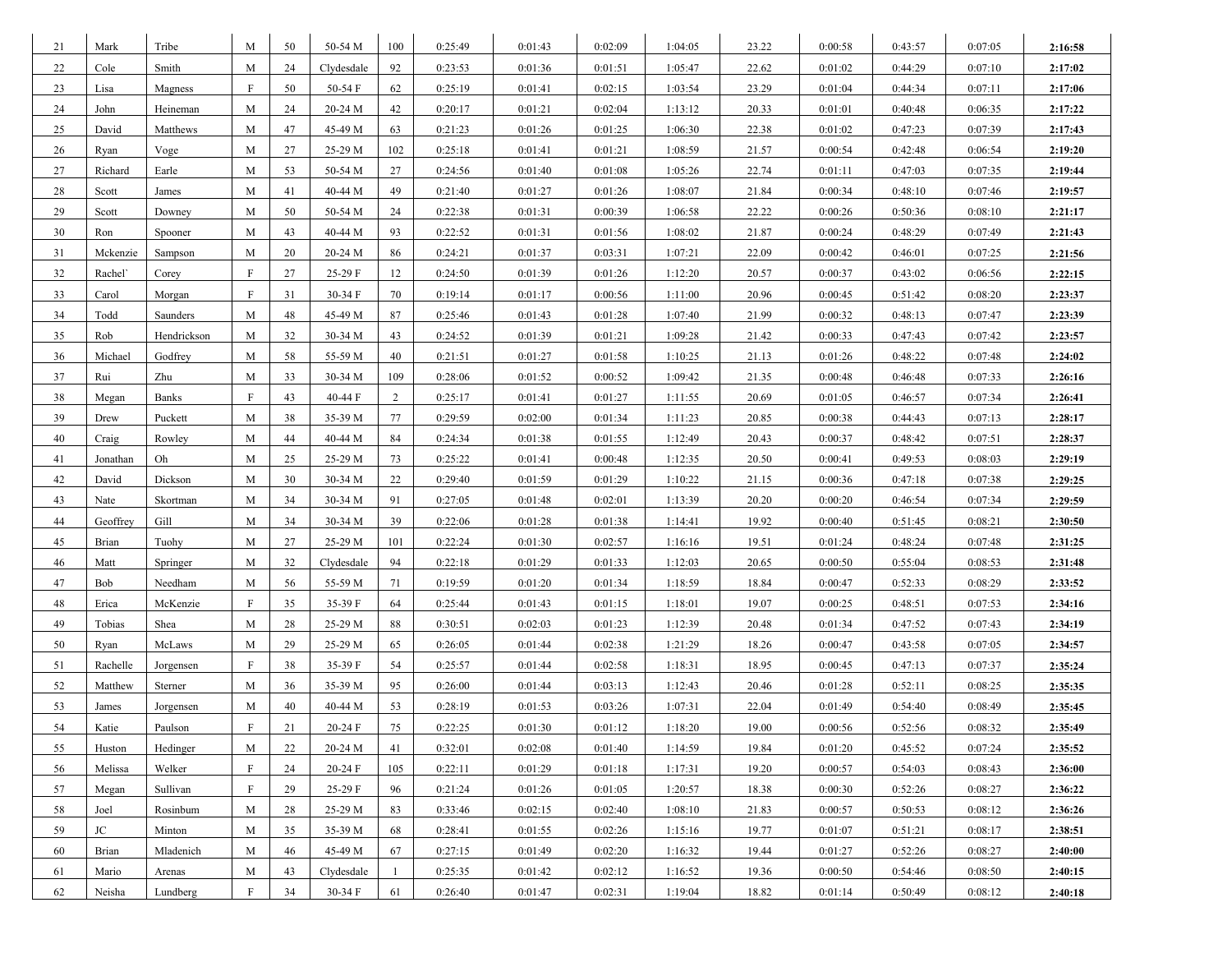| 63 | Kyle         | Durant         | M                         | 21 | 20-24 M    | 25  | 0:29:18 | 0:01:57 | 0:02:18 | 1:18:30 | 18.96 | 0:00:35 | 0:50:14 | 0:08:06 | 2:40:55 |
|----|--------------|----------------|---------------------------|----|------------|-----|---------|---------|---------|---------|-------|---------|---------|---------|---------|
| 64 | Greg         | Gerstner       | M                         | 35 | 35-39 M    | 36  | 0:31:48 | 0:02:07 | 0:02:47 | 1:18:50 | 18.88 | 0:01:50 | 0:46:49 | 0:07:33 | 2:42:04 |
| 65 | Valerie      | Rocco          | F                         | 33 | $30-34$ F  | 82  | 0:29:30 | 0:01:58 | 0:02:37 | 1:18:23 | 18.98 | 0:00:38 | 0:51:12 | 0:08:15 | 2:42:20 |
| 66 | Joseph       | Waggoner       | M                         | 43 | 40-44 M    | 104 | 0:29:24 | 0:01:58 | 0:02:04 | 1:17:48 | 19.13 | 0:01:14 | 0:52:42 | 0:08:30 | 2:43:12 |
| 67 | Patrick      | Frost          | M                         | 20 | 20-24 M    | 35  | 0:33:07 | 0:02:12 | 0:02:24 | 1:14:43 | 19.92 | 0:00:58 | 0:52:13 | 0:08:25 | 2:43:25 |
| 68 | Kylen        | Johnson        | F                         | 20 | 20-24 F    | 51  | 0:25:40 | 0:01:43 | 0:01:22 | 1:26:14 | 17.26 | 0:00:45 | 0:50:26 | 0:08:08 | 2:44:27 |
| 69 | Jeff         | Parker         | M                         | 40 | 40-44 M    | 74  | 0:24:53 | 0:01:40 | 0:02:48 | 1:15:41 | 19.66 | 0:01:35 | 1:00:18 | 0:09:44 | 2:45:15 |
| 70 | Eric         | DeFreest       | M                         | 46 | 45-49 M    | 19  | 0:29:12 | 0:01:57 | 0:02:07 | 1:22:12 | 18.10 | 0:00:56 | 0:51:33 | 0:08:19 | 2:46:00 |
| 71 | David        | Jacobson-Fried | M                         | 21 | 20-24 M    | 48  | 0:27:28 | 0:01:50 | 0:02:44 | 1:16:22 | 19.48 | 0:01:38 | 0:58:50 | 0:09:29 | 2:47:02 |
| 72 | Andy         | Dey            | M                         | 38 | 35-39 M    | 21  | 0:27:52 | 0:01:51 | 0:03:38 | 1:19:41 | 18.67 | 0:01:29 | 0:55:18 | 0:08:55 | 2:47:58 |
| 73 | Daylen       | Cossey         | M                         | 18 | 15-19 M    | 15  | 0:27:09 | 0:01:49 | 0:02:30 | 1:17:05 | 19.30 | 0:01:38 | 1:01:03 | 0:09:51 | 2:49:25 |
| 74 | Joe          | Crandall       | M                         | 54 | 50-54 M    | 17  | 0:27:01 | 0:01:48 | 0:02:56 | 1:19:53 | 18.63 | 0:00:47 | 1:01:06 | 0:09:51 | 2:51:43 |
| 75 | Sydney       | Running        | F                         | 23 | 20-24 F    | 85  | 0:28:31 | 0:01:54 | 0:01:52 | 1:19:45 | 18.66 | 0:01:03 | 1:00:33 | 0:09:46 | 2:51:44 |
| 76 | <b>Stacy</b> | Vynne          | F                         | 30 | 30-34 F    | 103 | 0:31:54 | 0:02:08 | 0:03:09 | 1:24:57 | 17.52 | 0:01:31 | 0:51:59 | 0:08:23 | 2:53:30 |
| 77 | Freeborn     | Mondello       | M                         | 30 | 30-34 M    | 69  | 0:39:49 | 0:02:39 | 0:02:03 | 1:21:34 | 18.24 | 0:00:50 | 0:49:39 | 0:08:00 | 2:53:55 |
| 78 | Cameron      | Langham        | M                         | 32 | 30-34 M    | 58  | 0:32:04 | 0:02:08 | 0:01:53 | 1:20:01 | 18.60 | 0:00:39 | 1:00:18 | 0:09:44 | 2:54:55 |
| 79 | Jason        | Mcmahan        | M                         | 38 | 35-39 M    | 66  | 0:32:06 | 0:02:08 | 0:02:01 | 1:22:06 | 18.12 | 0:01:55 | 0:56:48 | 0:09:10 | 2:54:56 |
| 80 | David        | Cossey         | M                         | 40 | 40-44 M    | 14  | 0:31:18 | 0:02:05 | 0:02:37 | 1:23:55 | 17.73 | 0:01:09 | 0:57:41 | 0:09:18 | 2:56:40 |
| 81 | Jeff         | West           | M                         | 24 | 20-24 M    | 106 | 0:32:35 | 0:02:10 | 0:03:10 | 1:19:47 | 18.65 | 0:01:22 | 1:01:01 | 0:09:50 | 2:57:55 |
| 82 | Michael      | Ferlan         | M                         | 43 | 40-44 M    | 31  | 0:28:43 | 0:01:55 | 0:03:37 | 1:30:15 | 16.49 | 0:00:45 | 0:58:56 | 0:09:30 | 3:02:16 |
| 83 | Erica        | Ramsing        | F                         | 22 | 20-24 F    | 78  | 0:29:55 | 0:02:00 | 0:01:26 | 1:25:17 | 17.45 | 0:01:03 | 1:04:43 | 0:10:26 | 3:02:24 |
| 84 | Michael      | Rhodes         | M                         | 41 | 40-44 M    | 81  | 0:27:14 | 0:01:49 | 0:02:55 | 1:25:30 | 17.40 | 0:02:17 | 1:04:29 | 0:10:24 | 3:02:25 |
| 85 | Cassidy      | Berg           | F                         | 19 | 15-19 F    | 3   | 0:29:07 | 0:01:56 | 0:02:41 | 1:35:47 | 15.54 | 0:01:25 | 0:54:57 | 0:08:52 | 3:03:57 |
| 86 | Amy          | Nortrom        | $\mathbf{F}$              | 33 | Clydesdale | 72  | 0:27:26 | 0:01:50 | 0:03:32 | 1:22:28 | 18.04 | 0:01:37 | 1:10:17 | 0:11:20 | 3:05:20 |
| 87 | Larry        | Durant         | M                         | 55 | 55-59 M    | 26  | 0:32:40 | 0:02:11 | 0:03:40 | 1:25:51 | 17.33 | 0:02:32 | 1:01:34 | 0:09:56 | 3:06:17 |
| 88 | Jeffrey      | Tjaarda        | M                         | 33 | 30-34 M    | 99  | 0:33:28 | 0:02:14 | 0:03:55 | 1:27:52 | 16.93 | 0:00:46 | 1:00:33 | 0:09:46 | 3:06:34 |
| 89 | Jaime        | Gilbert        | F                         | 25 | 25-29 F    | 37  | 0:24:29 | 0:01:38 | 0:02:37 | 1:34:21 | 15.77 | 0:00:51 | 1:08:29 | 0:11:03 | 3:10:47 |
| 90 | Chris        | Reddy          | M                         | 42 | 40-44 M    | 80  | 0:35:48 | 0:02:23 | 0:02:54 | 1:22:34 | 18.02 | 0:01:08 | 1:08:47 | 0:11:06 | 3:11:11 |
| 91 | Cameron      | Coghill        | M                         | 36 | 35-39 M    | -11 | 0:37:24 | 0:02:30 | 0:02:57 | 1:24:44 | 17.56 | 0:01:10 | 1:05:20 | 0:10:32 | 3:11:35 |
| 92 | Charlotte    | Ransom         | F                         | 31 | 30-34 F    | 79  | 0:34:53 | 0:02:20 | 0:03:08 | 1:32:13 | 16.14 | 0:01:13 | 1:05:12 | 0:10:31 | 3:16:39 |
| 93 | Rayna        | Wilde          | F                         | 32 | 30-34 F    | 107 | 0:46:47 | 0:03:07 | 0:03:12 | 1:40:12 | 14.85 | 0:01:37 | 0:45:55 | 0:07:24 | 3:17:43 |
| 94 | Kathryn      | Coxon          | $\boldsymbol{\mathrm{F}}$ | 21 | $20-24$ F  | 16  | 0:31:06 | 0:02:04 | 0:02:29 | 1:38:23 | 15.12 | 0:00:36 | 1:07:34 | 0:10:54 | 3:20:08 |

## **Individual Age Group Results**

|              |              |             |            |     |          |     | 1500M                      | SWIM PACE  |         | 40K                 | <b>BIKE PACE</b> |          | 10K             | <b>RUN PACE</b> |                    |
|--------------|--------------|-------------|------------|-----|----------|-----|----------------------------|------------|---------|---------------------|------------------|----------|-----------------|-----------------|--------------------|
| <b>PLACE</b> | <b>FIRST</b> | <b>LAST</b> | <b>SEX</b> | AGE | DIVISION | BIB | <b>SWIM</b><br><b>TIME</b> | (PER 100M) | TRANS#1 | <b>BIKE</b><br>TIME | (MPH)            | TRANS #2 | <b>RUN TIME</b> | (MIN/MI)        | <b>FINISH TIME</b> |
|              | Cassidy      | Berg        |            |     | $15-19F$ |     | 0:29:07                    | 0:01:56    | 0:02:41 | 1:35:47             | 15.54            | 0:01:25  | 0:54:57         | 0:08:52         | 3:03:57            |
|              |              |             |            |     |          |     |                            |            |         |                     |                  |          |                 |                 |                    |
|              | Davlen       | Cossey      | M          | 18  | 15-19 M  |     | 0:27:09                    | 0:01:49    | 0:02:30 | :17:05              | 19.30            | 0:01:38  | 1:01:03         | 0:09:51         | 2:49:25            |
|              |              |             |            |     |          |     |                            |            |         |                     |                  |          |                 |                 |                    |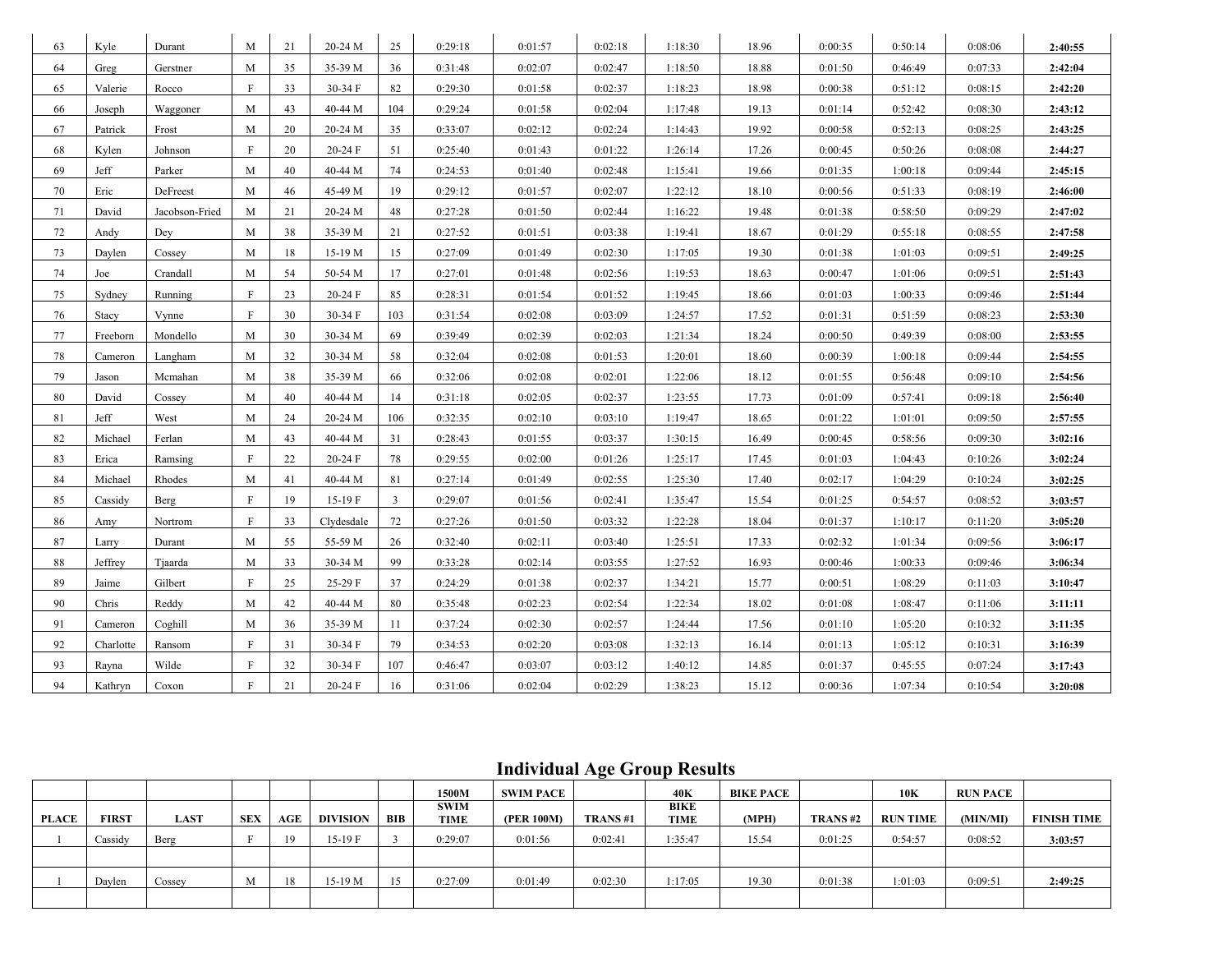| -1              | Katie     | Paulson        | F            | 21 | 20-24 F | 75  | 0:22:25 | 0:01:30 | 0:01:12 | 1:18:20 | 19.00 | 0:00:56 | 0:52:56 | 0:08:32 | 2:35:49 |
|-----------------|-----------|----------------|--------------|----|---------|-----|---------|---------|---------|---------|-------|---------|---------|---------|---------|
| $\overline{2}$  | Melissa   | Welker         | F            | 24 | 20-24 F | 105 | 0:22:11 | 0:01:29 | 0:01:18 | 1:17:31 | 19.20 | 0:00:57 | 0:54:03 | 0:08:43 | 2:36:00 |
| $\mathbf{3}$    | Kylen     | Johnson        | F            | 20 | 20-24 F | 51  | 0:25:40 | 0:01:43 | 0:01:22 | 1:26:14 | 17.26 | 0:00:45 | 0:50:26 | 0:08:08 | 2:44:27 |
| $\overline{4}$  | Sydney    | Running        | $\mathbf{F}$ | 23 | 20-24 F | 85  | 0:28:31 | 0:01:54 | 0:01:52 | 1:19:45 | 18.66 | 0:01:03 | 1:00:33 | 0:09:46 | 2:51:44 |
| 5               | Erica     | Ramsing        | F            | 22 | 20-24 F | 78  | 0:29:55 | 0:02:00 | 0:01:26 | 1:25:17 | 17.45 | 0:01:03 | 1:04:43 | 0:10:26 | 3:02:24 |
| 6               | Kathryn   | Coxon          | $\mathbf{F}$ | 21 | 20-24 F | 16  | 0:31:06 | 0:02:04 | 0:02:29 | 1:38:23 | 15.12 | 0:00:36 | 1:07:34 | 0:10:54 | 3:20:08 |
|                 |           |                |              |    |         |     |         |         |         |         |       |         |         |         |         |
| $\overline{1}$  | Josh      | Fountain       | M            | 22 | 20-24 M | 33  | 0:18:13 | 0:01:13 | 0:00:32 | 1:03:59 | 23.26 | 0:00:20 | 0:37:58 | 0:06:07 | 2:01:02 |
| 2               | David     | Takush         | M            | 24 | 20-24 M | 98  | 0:23:49 | 0:01:35 | 0:01:18 | 1:07:34 | 22.02 | 0:00:59 | 0:41:48 | 0:06:45 | 2:15:28 |
| $\mathbf{3}$    | Nathan    | Knapp          | M            | 22 | 20-24 M | 56  | 0:23:47 | 0:01:35 | 0:01:31 | 1:08:07 | 21.84 | 0:00:48 | 0:41:16 | 0:06:39 | 2:15:29 |
| $\overline{4}$  | Blair     | Bronson        | M            | 21 | 20-24 M | 6   | 0:23:07 | 0:01:32 | 0:00:53 | 1:07:23 | 22.08 | 0:00:28 | 0:44:28 | 0:07:10 | 2:16:19 |
| 5               | John      | Heineman       | M            | 24 | 20-24 M | 42  | 0:20:17 | 0:01:21 | 0:02:04 | 1:13:12 | 20.33 | 0:01:01 | 0:40:48 | 0:06:35 | 2:17:22 |
| 6               | Mckenzie  | Sampson        | M            | 20 | 20-24 M | 86  | 0:24:21 | 0:01:37 | 0:03:31 | 1:07:21 | 22.09 | 0:00:42 | 0:46:01 | 0:07:25 | 2:21:56 |
| $7\phantom{.0}$ | Huston    | Hedinger       | M            | 22 | 20-24 M | 41  | 0:32:01 | 0:02:08 | 0:01:40 | 1:14:59 | 19.84 | 0:01:20 | 0:45:52 | 0:07:24 | 2:35:52 |
| 8               | Kyle      | Durant         | M            | 21 | 20-24 M | 25  | 0:29:18 | 0:01:57 | 0:02:18 | 1:18:30 | 18.96 | 0:00:35 | 0:50:14 | 0:08:06 | 2:40:55 |
| 9               | Patrick   | Frost          | M            | 20 | 20-24 M | 35  | 0:33:07 | 0:02:12 | 0:02:24 | 1:14:43 | 19.92 | 0:00:58 | 0:52:13 | 0:08:25 | 2:43:25 |
| 10              | David     | Jacobson-Fried | M            | 21 | 20-24 M | 48  | 0:27:28 | 0:01:50 | 0:02:44 | 1:16:22 | 19.48 | 0:01:38 | 0:58:50 | 0:09:29 | 2:47:02 |
| 11              | Jeff      | West           | M            | 24 | 20-24 M | 106 | 0:32:35 | 0:02:10 | 0:03:10 | 1:19:47 | 18.65 | 0:01:22 | 1:01:01 | 0:09:50 | 2:57:55 |
|                 |           |                |              |    |         |     |         |         |         |         |       |         |         |         |         |
| -1              | Stephanie | Ewert          | F            | 27 | 25-29 F | 30  | 0:18:26 | 0:01:14 | 0:01:47 | 1:14:28 | 19.98 | 0:00:20 | 0:40:23 | 0:06:31 | 2:15:24 |
| $\overline{2}$  | Rachel'   | Corey          | $\rm F$      | 27 | 25-29 F | 12  | 0:24:50 | 0:01:39 | 0:01:26 | 1:12:20 | 20.57 | 0:00:37 | 0:43:02 | 0:06:56 | 2:22:15 |
| $\overline{3}$  | Megan     | Sullivan       | $\mathbf{F}$ | 29 | 25-29 F | 96  | 0:21:24 | 0:01:26 | 0:01:05 | 1:20:57 | 18.38 | 0:00:30 | 0:52:26 | 0:08:27 | 2:36:22 |
| $\overline{4}$  | Jaime     | Gilbert        | $\mathbf{F}$ | 25 | 25-29 F | 37  | 0:24:29 | 0:01:38 | 0:02:37 | 1:34:21 | 15.77 | 0:00:51 | 1:08:29 | 0:11:03 | 3:10:47 |
|                 |           |                |              |    |         |     |         |         |         |         |       |         |         |         |         |
| -1              | Joshua    | Johnston       | M            | 28 | 25-29 M | 52  | 0:22:02 | 0:01:28 | 0:01:00 | 1:00:55 | 24.43 | 0:01:06 | 0:42:15 | 0:06:49 | 2:07:18 |
| $\overline{2}$  | Timothy   | Holland        | M            | 25 | 25-29 M | 46  | 0:22:56 | 0:01:32 | 0:00:50 | 1:05:18 | 22.79 | 0:00:26 | 0:40:42 | 0:06:34 | 2:10:12 |
| $\overline{3}$  | Scott     | Frandsen       | M            | 29 | 25-29 M | 34  | 0:23:36 | 0:01:34 | 0:01:29 | 1:03:42 | 23.36 | 0:00:27 | 0:41:10 | 0:06:38 | 2:10:24 |
| $\overline{4}$  | Daniel    | Hough          | M            | 29 | 25-29 M | 47  | 0:20:25 | 0:01:22 | 0:01:38 | 1:04:18 | 23.14 | 0:00:40 | 0:44:45 | 0:07:13 | 2:11:46 |
| 5               | Chris     | Depner         | M            | 26 | 25-29 M | 20  | 0:21:21 | 0:01:25 | 0:01:03 | 1:04:00 | 23.25 | 0:00:40 | 0:45:46 | 0:07:23 | 2:12:50 |
| 6               | Dain      | Cason          | M            | 26 | 25-29 M | 9   | 0:20:36 | 0:01:22 | 0:00:33 | 1:05:07 | 22.85 | 0:00:51 | 0:46:33 | 0:07:30 | 2:13:40 |
| $7\overline{ }$ | Craig     | Chapman        | M            | 29 | 25-29 M | 10  | 0:19:08 | 0:01:17 | 0:00:43 | 1:09:00 | 21.57 | 0:00:25 | 0:45:09 | 0:07:17 | 2:14:25 |
| 8               | Tyler     | Engle          | M            | 25 | 25-29 M | 28  | 0:21:17 | 0:01:25 | 0:00:51 | 1:07:42 | 21.98 | 0:00:35 | 0:44:23 | 0:07:10 | 2:14:48 |
| $\overline{9}$  | Ryan      | Voge           | M            | 27 | 25-29 M | 102 | 0:25:18 | 0:01:41 | 0:01:21 | 1:08:59 | 21.57 | 0:00:54 | 0:42:48 | 0:06:54 | 2:19:20 |
| 10              | Jonathan  | Oh             | M            | 25 | 25-29 M | 73  | 0:25:22 | 0:01:41 | 0:00:48 | 1:12:35 | 20.50 | 0:00:41 | 0:49:53 | 0:08:03 | 2:29:19 |
| 11              | Brian     | Tuohy          | M            | 27 | 25-29 M | 101 | 0:22:24 | 0:01:30 | 0:02:57 | 1:16:16 | 19.51 | 0:01:24 | 0:48:24 | 0:07:48 | 2:31:25 |
| 12              | Tobias    | Shea           | M            | 28 | 25-29 M | 88  | 0:30:51 | 0:02:03 | 0:01:23 | 1:12:39 | 20.48 | 0:01:34 | 0:47:52 | 0:07:43 | 2:34:19 |
| 13              | Ryan      | McLaws         | M            | 29 | 25-29 M | 65  | 0:26:05 | 0:01:44 | 0:02:38 | 1:21:29 | 18.26 | 0:00:47 | 0:43:58 | 0:07:05 | 2:34:57 |
| 14              | Joel      | Rosinbum       | M            | 28 | 25-29 M | 83  | 0:33:46 | 0:02:15 | 0:02:40 | 1:08:10 | 21.83 | 0:00:57 | 0:50:53 | 0:08:12 | 2:36:26 |
|                 |           |                |              |    |         |     |         |         |         |         |       |         |         |         |         |
| $\overline{1}$  | Sunny     | Gilbert        | $\mathbf{F}$ | 30 | 30-34 F | 38  | 0:21:08 | 0:01:25 | 0:00:33 | 1:08:48 | 21.63 | 0:00:43 | 0:43:58 | 0:07:05 | 2:15:10 |
| $\overline{2}$  | Carol     | Morgan         | $\mathbf{F}$ | 31 | 30-34 F | 70  | 0:19:14 | 0:01:17 | 0:00:56 | 1:11:00 | 20.96 | 0:00:45 | 0:51:42 | 0:08:20 | 2:23:37 |
| $\overline{3}$  | Neisha    | Lundberg       | F            | 34 | 30-34 F | 61  | 0:26:40 | 0:01:47 | 0:02:31 | 1:19:04 | 18.82 | 0:01:14 | 0:50:49 | 0:08:12 | 2:40:18 |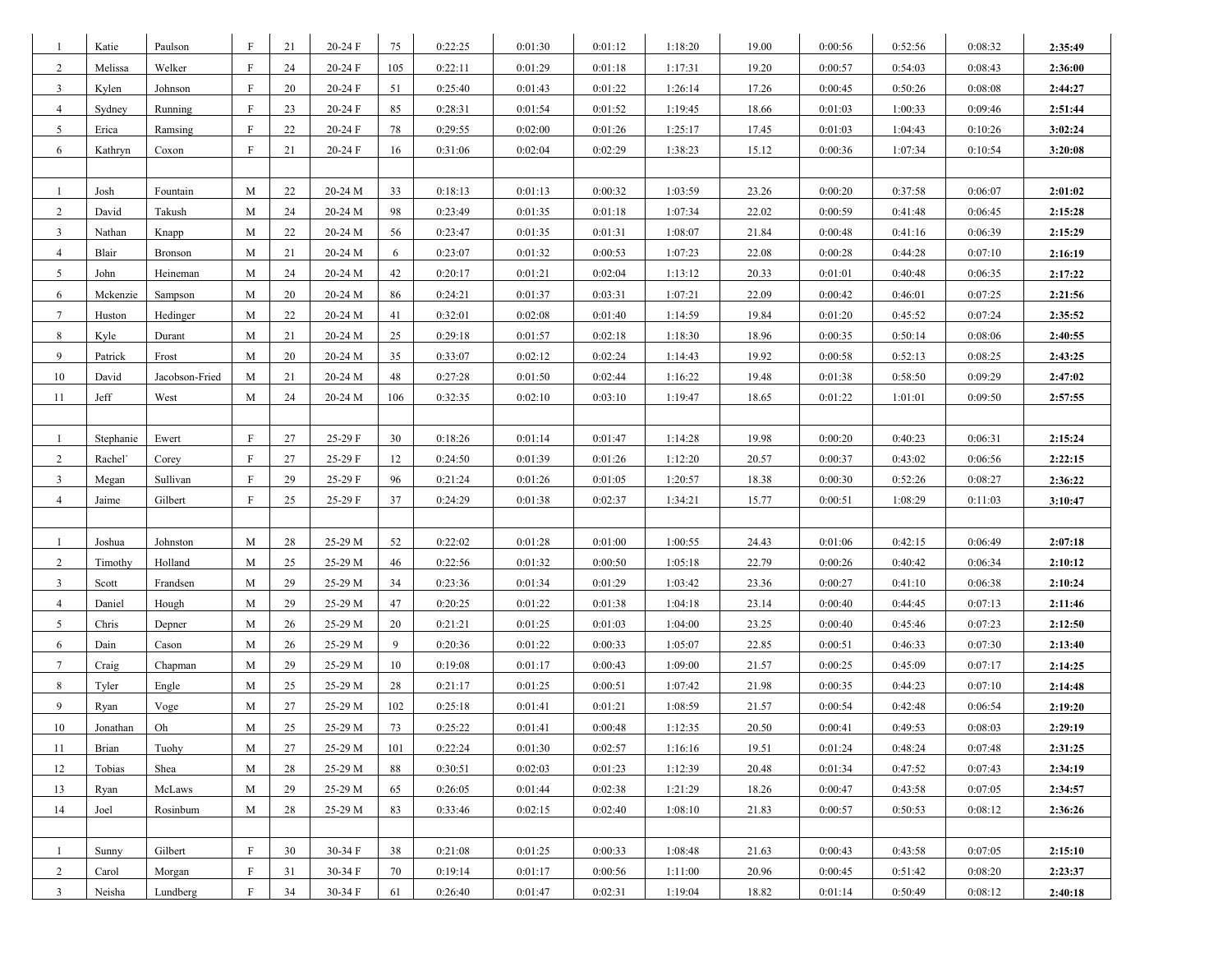| 4               | Valerie      | Rocco       | F            | 33 | 30-34 F | 82  | 0:29:30 | 0:01:58 | 0:02:37 | 1:18:23 | 18.98 | 0:00:38 | 0:51:12 | 0:08:15 | 2:42:20 |
|-----------------|--------------|-------------|--------------|----|---------|-----|---------|---------|---------|---------|-------|---------|---------|---------|---------|
| 5               | Stacy        | Vynne       | F            | 30 | 30-34 F | 103 | 0:31:54 | 0:02:08 | 0:03:09 | 1:24:57 | 17.52 | 0:01:31 | 0:51:59 | 0:08:23 | 2:53:30 |
| 6               | Charlotte    | Ransom      | F            | 31 | 30-34 F | 79  | 0:34:53 | 0:02:20 | 0:03:08 | 1:32:13 | 16.14 | 0:01:13 | 1:05:12 | 0:10:31 | 3:16:39 |
| $7\phantom{.0}$ | Rayna        | Wilde       | F            | 32 | 30-34 F | 107 | 0:46:47 | 0:03:07 | 0:03:12 | 1:40:12 | 14.85 | 0:01:37 | 0:45:55 | 0:07:24 | 3:17:43 |
|                 |              |             |              |    |         |     |         |         |         |         |       |         |         |         |         |
| -1              | <b>Brett</b> | Johnson     | M            | 33 | 30-34 M | 45  | 0:26:49 | 0:01:47 | 0:01:24 | 1:04:30 | 23.07 | 0:00:36 | 0:42:59 | 0:06:56 | 2:16:18 |
| $\overline{2}$  | Rob          | Hendrickson | M            | 32 | 30-34 M | 43  | 0:24:52 | 0:01:39 | 0:01:21 | 1:09:28 | 21.42 | 0:00:33 | 0:47:43 | 0:07:42 | 2:23:57 |
| $\overline{3}$  | Rui          | Zhu         | M            | 33 | 30-34 M | 109 | 0:28:06 | 0:01:52 | 0:00:52 | 1:09:42 | 21.35 | 0:00:48 | 0:46:48 | 0:07:33 | 2:26:16 |
| $\overline{4}$  | David        | Dickson     | M            | 30 | 30-34 M | 22  | 0:29:40 | 0:01:59 | 0:01:29 | 1:10:22 | 21.15 | 0:00:36 | 0:47:18 | 0:07:38 | 2:29:25 |
| 5               | Nate         | Skortman    | M            | 34 | 30-34 M | 91  | 0:27:05 | 0:01:48 | 0:02:01 | 1:13:39 | 20.20 | 0:00:20 | 0:46:54 | 0:07:34 | 2:29:59 |
| 6               | Geoffrey     | Gill        | M            | 34 | 30-34 M | 39  | 0:22:06 | 0:01:28 | 0:01:38 | 1:14:41 | 19.92 | 0:00:40 | 0:51:45 | 0:08:21 | 2:30:50 |
| $7\overline{ }$ | Freeborn     | Mondello    | M            | 30 | 30-34 M | 69  | 0:39:49 | 0:02:39 | 0:02:03 | 1:21:34 | 18.24 | 0:00:50 | 0:49:39 | 0:08:00 | 2:53:55 |
| 8               | Cameron      | Langham     | M            | 32 | 30-34 M | 58  | 0:32:04 | 0:02:08 | 0:01:53 | 1:20:01 | 18.60 | 0:00:39 | 1:00:18 | 0:09:44 | 2:54:55 |
| 9               | Jeffrey      | Tjaarda     | M            | 33 | 30-34 M | 99  | 0:33:28 | 0:02:14 | 0:03:55 | 1:27:52 | 16.93 | 0:00:46 | 1:00:33 | 0:09:46 | 3:06:34 |
|                 |              |             |              |    |         |     |         |         |         |         |       |         |         |         |         |
| $\overline{1}$  | Erica        | McKenzie    | $\mathbf{F}$ | 35 | 35-39 F | 64  | 0:25:44 | 0:01:43 | 0:01:15 | 1:18:01 | 19.07 | 0:00:25 | 0:48:51 | 0:07:53 | 2:34:16 |
| $\overline{2}$  | Rachelle     | Jorgensen   | $\mathbf{F}$ | 38 | 35-39 F | 54  | 0:25:57 | 0:01:44 | 0:02:58 | 1:18:31 | 18.95 | 0:00:45 | 0:47:13 | 0:07:37 | 2:35:24 |
| $\overline{3}$  | Drew         | Puckett     | M            | 38 | 35-39 M | 77  | 0:29:59 | 0:02:00 | 0:01:34 | 1:11:23 | 20.85 | 0:00:38 | 0:44:43 | 0:07:13 | 2:28:17 |
| $\overline{4}$  | Matthew      | Sterner     | M            | 36 | 35-39 M | 95  | 0:26:00 | 0:01:44 | 0:03:13 | 1:12:43 | 20.46 | 0:01:28 | 0:52:11 | 0:08:25 | 2:35:35 |
| 5               | JC           | Minton      | M            | 35 | 35-39 M | 68  | 0:28:41 | 0:01:55 | 0:02:26 | 1:15:16 | 19.77 | 0:01:07 | 0:51:21 | 0:08:17 | 2:38:51 |
| 6               | Greg         | Gerstner    | M            | 35 | 35-39 M | 36  | 0:31:48 | 0:02:07 | 0:02:47 | 1:18:50 | 18.88 | 0:01:50 | 0:46:49 | 0:07:33 | 2:42:04 |
| $\tau$          | Andy         | Dey         | M            | 38 | 35-39 M | 21  | 0:27:52 | 0:01:51 | 0:03:38 | 1:19:41 | 18.67 | 0:01:29 | 0:55:18 | 0:08:55 | 2:47:58 |
| 8               | Jason        | Mcmahan     | M            | 38 | 35-39 M | 66  | 0:32:06 | 0:02:08 | 0:02:01 | 1:22:06 | 18.12 | 0:01:55 | 0:56:48 | 0:09:10 | 2:54:56 |
| 9               | Cameron      | Coghill     | M            | 36 | 35-39 M | 11  | 0:37:24 | 0:02:30 | 0:02:57 | 1:24:44 | 17.56 | 0:01:10 | 1:05:20 | 0:10:32 | 3:11:35 |
|                 |              |             |              |    |         |     |         |         |         |         |       |         |         |         |         |
| 1               | Megan        | Banks       | F            | 43 | 40-44 F | 2   | 0:25:17 | 0:01:41 | 0:01:27 | 1:11:55 | 20.69 | 0:01:05 | 0:46:57 | 0:07:34 | 2:26:41 |
|                 |              |             |              |    |         |     |         |         |         |         |       |         |         |         |         |
| $\overline{1}$  | Dave         | Campbell    | M            | 41 | 40-44 M | 8   | 0:20:36 | 0:01:22 | 0:01:03 | 1:01:42 | 24.12 | 0:00:35 | 0:45:18 | 0:07:18 | 2:09:14 |
| $\overline{2}$  | Warren       | Bloomberg   | M            | 40 | 40-44 M | 4   | 0:19:06 | 0:01:16 | 0:01:53 | 1:05:48 | 22.61 | 0:01:21 | 0:41:41 | 0:06:43 | 2:09:49 |
| $\mathbf{3}$    | Dave         | Florence    | M            | 42 | 40-44 M | 32  | 0:24:42 | 0:01:39 | 0:01:39 | 1:03:36 | 23.40 | 0:00:40 | 0:40:08 | 0:06:28 | 2:10:45 |
| $\overline{4}$  | Robert       | Lounsbury   | M            | 41 | 40-44 M | 60  | 0:23:08 | 0:01:33 | 0:01:22 | 1:07:44 | 21.97 | 0:00:32 | 0:43:07 | 0:06:57 | 2:15:53 |
| 5               | Scott        | James       | M            | 41 | 40-44 M | 49  | 0:21:40 | 0:01:27 | 0:01:26 | 1:08:07 | 21.84 | 0:00:34 | 0:48:10 | 0:07:46 | 2:19:57 |
| 6               | Ron          | Spooner     | M            | 43 | 40-44 M | 93  | 0:22:52 | 0:01:31 | 0:01:56 | 1:08:02 | 21.87 | 0:00:24 | 0:48:29 | 0:07:49 | 2:21:43 |
| 7               | Craig        | Rowley      | M            | 44 | 40-44 M | 84  | 0:24:34 | 0:01:38 | 0:01:55 | 1:12:49 | 20.43 | 0:00:37 | 0:48:42 | 0:07:51 | 2:28:37 |
| 8               | James        | Jorgensen   | M            | 40 | 40-44 M | 53  | 0:28:19 | 0:01:53 | 0:03:26 | 1:07:31 | 22.04 | 0:01:49 | 0:54:40 | 0:08:49 | 2:35:45 |
| 9               | Joseph       | Waggoner    | M            | 43 | 40-44 M | 104 | 0:29:24 | 0:01:58 | 0:02:04 | 1:17:48 | 19.13 | 0:01:14 | 0:52:42 | 0:08:30 | 2:43:12 |
| 10              | Jeff         | Parker      | M            | 40 | 40-44 M | 74  | 0:24:53 | 0:01:40 | 0:02:48 | 1:15:41 | 19.66 | 0:01:35 | 1:00:18 | 0:09:44 | 2:45:15 |
| 11              | David        | Cossey      | M            | 40 | 40-44 M | 14  | 0:31:18 | 0:02:05 | 0:02:37 | 1:23:55 | 17.73 | 0:01:09 | 0:57:41 | 0:09:18 | 2:56:40 |
| 12              | Michael      | Ferlan      | M            | 43 | 40-44 M | 31  | 0:28:43 | 0:01:55 | 0:03:37 | 1:30:15 | 16.49 | 0:00:45 | 0:58:56 | 0:09:30 | 3:02:16 |
| 13              | Michael      | Rhodes      | M            | 41 | 40-44 M | 81  | 0:27:14 | 0:01:49 | 0:02:55 | 1:25:30 | 17.40 | 0:02:17 | 1:04:29 | 0:10:24 | 3:02:25 |
| 14              | Chris        | Reddy       | M            | 42 | 40-44 M | 80  | 0:35:48 | 0:02:23 | 0:02:54 | 1:22:34 | 18.02 | 0:01:08 | 1:08:47 | 0:11:06 | 3:11:11 |
|                 |              |             |              |    |         |     |         |         |         |         |       |         |         |         |         |